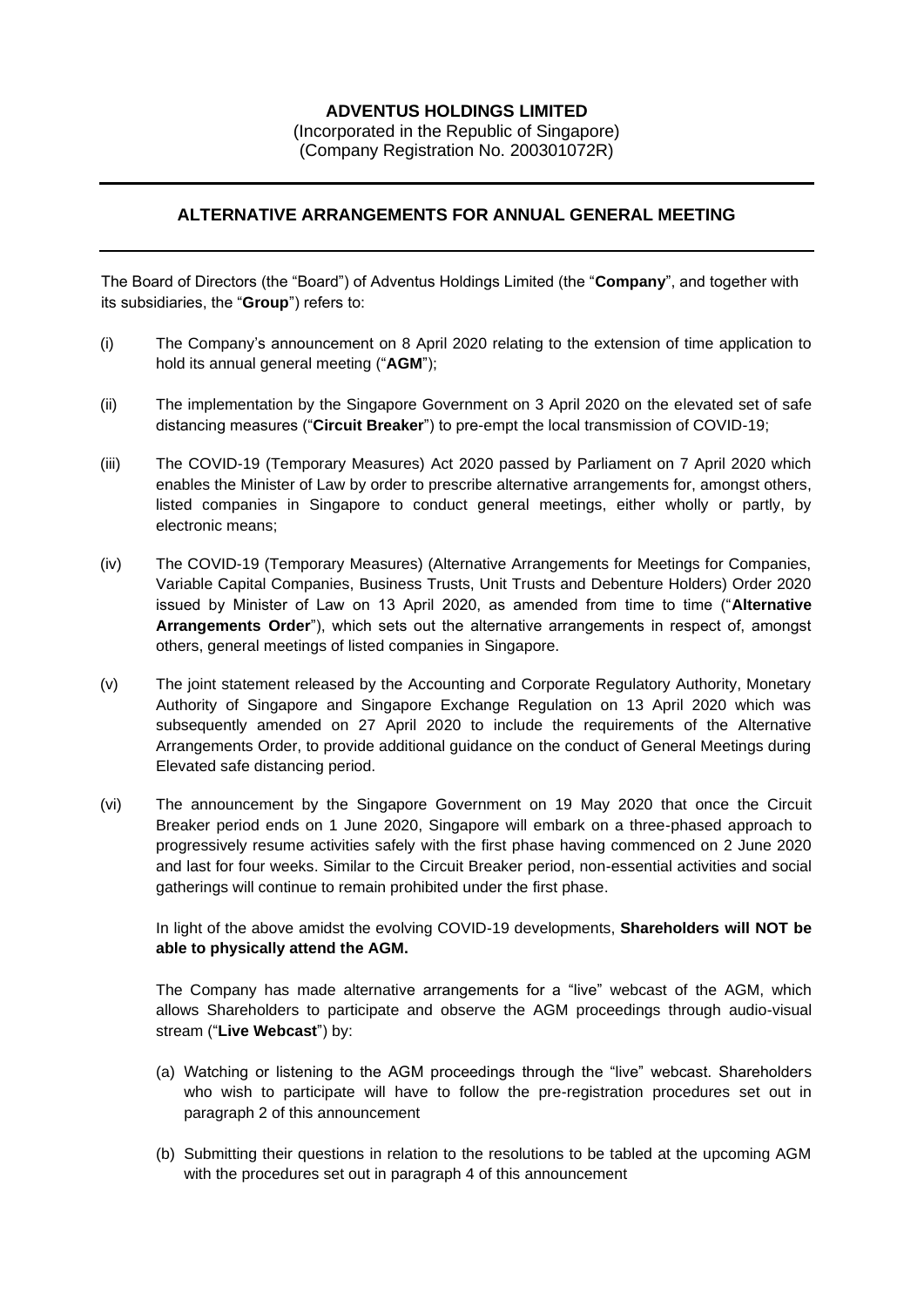(c) Submit their votes via appointing the Chairman of the Meeting as proxy at the AGM. For full details, please refer to paragraph 5 of this announcement.

## **1. ANNUAL GENERAL MEETING DETAILS**

The Board wishes to inform shareholders that the AGM will be held **by way of electronic means on Monday, 29 June 2020 at 10:00 am.** 

## **2. PRE-REGISTRATION FOR LIVE WEBCAST**

Pursuant to the Alternative Arrangements Order, the AGM is being convened through electronic means. Shareholders will be able to participate at the AGM through contemporaneous observation of the AGM proceedings via a Live Webcast via mobile phones, tablets or computers.

In order to do so, Shareholders should adhere to the following steps:

- (i) A member can commence pre-registration from 13 June 2020 onwards and must **preregister by 10.00 a.m. on 22 June 2020**, at the URL [https://us02web.zoom.us/webinar/register/WN\\_8VWBwFoVTMmNXavB2R\\_sjw](https://us02web.zoom.us/webinar/register/WN_8VWBwFoVTMmNXavB2R_sjw) for the Company to authenticate his/her/its status as members.
- (ii) Authenticated members will receive email instructions on how to access the Live Webcast of the proceedings of the AGM **by 10.00 a.m. on 28 June 2020**.
- (iii) Members who do not receive an email by **12.00 p.m. (noon) on 28 June 2020**, but have registered by the **22 June 2020** deadline, may contact the Company through email at the following address: [info@adventusholdings.com](mailto:info@adventusholdings.com) with the following details (1) the member's full name; and (2) his/her/its identification/registration number.
- (iv) Investors who hold Shares through depository agents (as defined in Section 81SF of the Securities and Futures Act, Chapter 289) and wish to watch the Live Webcast of the AGM must approach their respective depository agents to pre-register by **5.00 p.m. on 18 June 2020** in order to allow sufficient time for their respective depository agents to in turn pre-register their interest with the Company.
- (v) Shareholders **MUST NOT** forward their abovementioned unique link to other persons who are not Shareholders and who are not entitled to attend the AGM. This is also to avoid any technical disruptions or overload the Live Webcast. **RECORDING OF THE AGM PROCEEDINGS in whatever form is also STRICTLY PROHIBITED.**

## **3. DOCUMENTS FOR THE AGM**

In conjunction with the AGM, the Company had published the following documents:

(i) The Annual Report for the financial year ended 2019 ("**FY2019**"), together with a table of proposed resolutions to be tabled at the AGM, was published on 15 April 2020 and the Addendum to the Annual Report for FY2019 announced by the Company on 12 June 2020;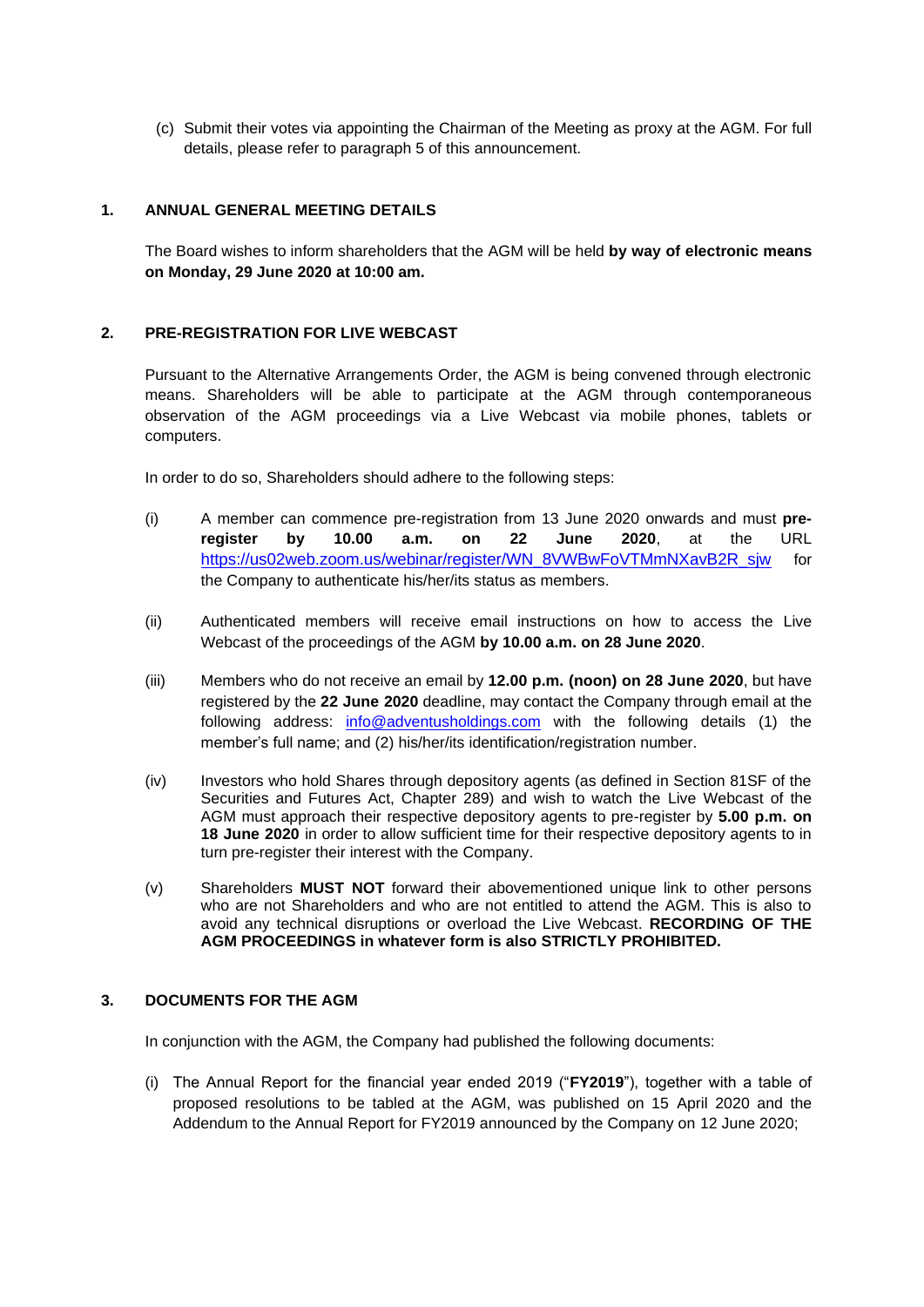- (ii) The notice of AGM dated 12 June 2020 ("**Notice of AGM**") with the resolutions to be tabled at the upcoming AGM. Shareholders are to refer to the Notice of AGM for the resolutions to be tabled at the upcoming AGM; and
- (iii) The proxy form

Shareholders are to note that printed copies of these documents will **NOT** be sent. Shareholders can find the above documents on SGXNET at the URL [https://www.sgx.com/securities/company](file:///C:/Users/yongru/AppData/Local/Microsoft/Windows/INetCache/Content.Outlook/FGC2L8HY/10%20June%202020%20%20-%20Instructions%20on%20AGM.doc%23_Hlk42684492)[announcements](file:///C:/Users/yongru/AppData/Local/Microsoft/Windows/INetCache/Content.Outlook/FGC2L8HY/10%20June%202020%20%20-%20Instructions%20on%20AGM.doc%23_Hlk42684492) on 15 April 2020 and 12 June 2020 respectively, as well as the Company's website at the URL [https://www.adventusholdings.com/.](https://www.adventusholdings.com/)

## **4. SUBMISSION OF QUESTIONS IN ADVANCE**

#### **Shareholders will not be able to post questions during the Live Webcast of the AGM.**

Shareholders who pre-registers to watch the Live Webcast may also submit questions related to the resolutions to be tabled for approval at the AGM. To do so, all questions must be submitted by **10.00 a.m. on 22 June 2020**, in advance of the AGM by email to [info@adventusholdings.com](mailto:info@adventusholdings.com) and provide their particulars as follows:

- (a) Full name (for individuals)/company name (for corporates) as per CDP/SRS Account records;
- (b) NRIC or Passport Number (for individuals)/Company Registration Number (for corporates);
- (c) Number of shares held;
- (d) Manner in which the individual holds shares in the Company (e.g. via CDP, Scrip or SRS)
- (e) Contact Number; and
- (f) Email Address

The Company will endeavor to address all substantial and relevant questions received from Shareholders and publish its responses prior to the AGM via SGXNet and on the Company's corporate website.

The Company will publish the minutes of the AGM within one month after the conclusion of the AGM on SGXNET and the Company's corporate website [https://www.adventusholdings.com/.](https://www.adventusholdings.com/)

# **5. SUBMISSION OF PROXY FORM**

**Shareholders will not be able to vote through the Live Webcast. Voting at the AGM is by proxy ONLY.** The Proxy Form can be accessed at the Company's corporate website at the URL <https://www.adventusholdings.com/> and is made available with the Notice of AGM on SGXNet on 12 June 2020.

Shareholders (whether an individual or corporate) who wish to vote on any or all of the resolutions at the AGM must appoint the Chairman of the AGM as their proxy to vote on his/her/it behalf by submitting the completed the Proxy Form for the AGM.

Shareholders should specifically indicate how they wish to vote for or vote against (or abstain from voting on) the resolutions set out in the Notice of AGM in the proxy form, failing which the appointment of the Chairman of the AGM as proxy for that resolution will be treated as invalid.

Investors who hold their Shares through relevant intermediaries as defined in Section 181 of the Companies Act, Chapter 50 (including CPF investors, SRS investors and holders under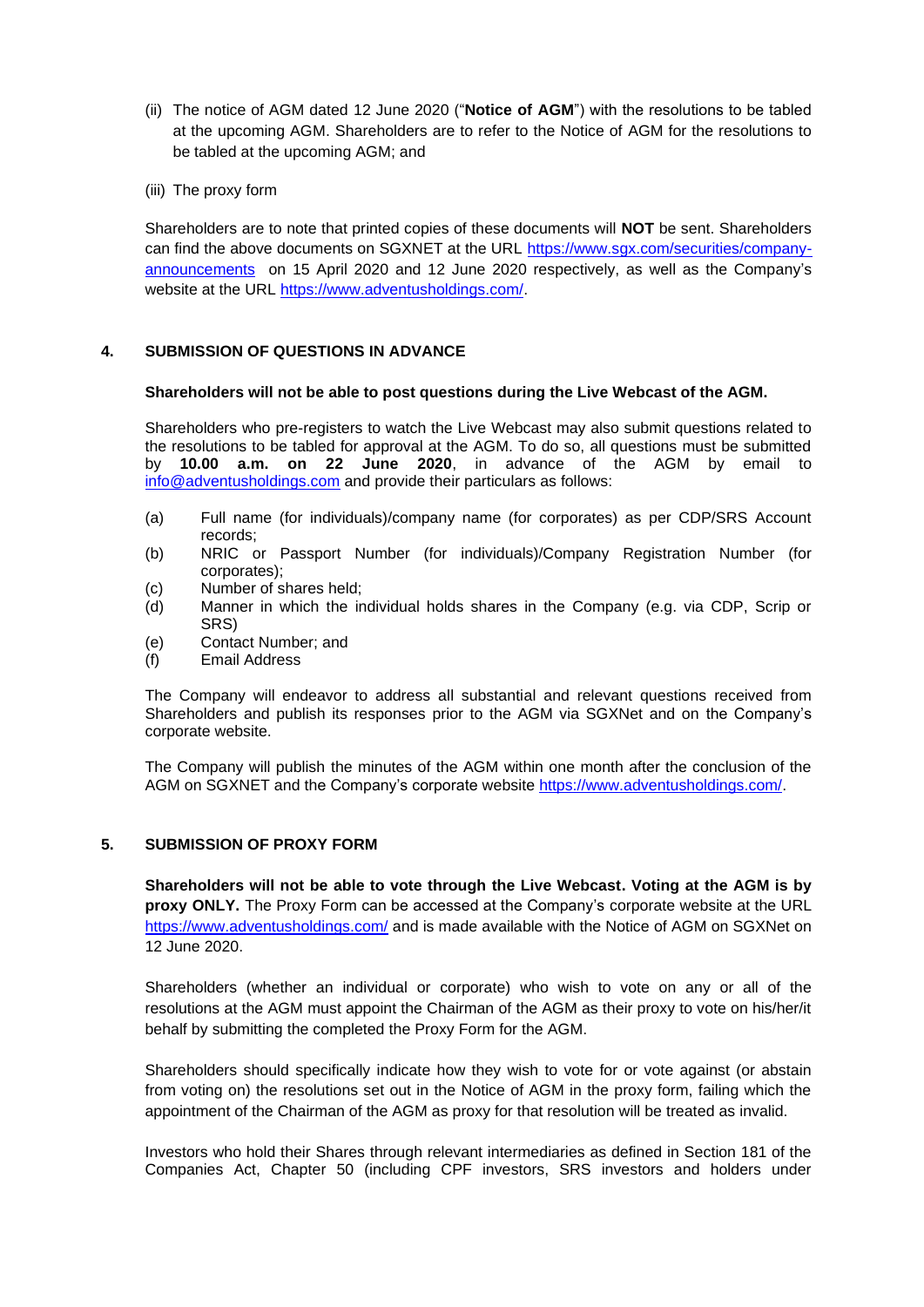depository agents) and who wish to exercise their votes by appointing the Chairman of the Meeting as proxy should approach their respective relevant intermediaries (including their respective CPF agent banks, SRS approved banks or depository agents) to submit their voting instructions by **5.00 p.m. on 18 June 2020** in order to allow sufficient time for their respective relevant intermediaries to in turn submit a proxy form to appoint the Chairman of the Meeting to vote on their behalf by **10.00 a.m. on 27 June 2020**.

The instrument appointing the Chairman of the AGM as proxy must be submitted to the Company in the following manners no later than **10.00 a.m. on 27 June 2020**:

- (a) **if in hard copy by post,** be lodged at the registered office of the Company, at 52 Telok Blangah Road, #03-06 Telok Blangah House, Singapore 098829; or
- (b) **if submitted electronically,** to be received by [info@adventusholdings.com](mailto:info@adventusholdings.com) via email by attaching a signed PDF copy of the revised Proxy Form.

A member who wishes to submit an instrument of proxy may also **download, complete and sign the proxy form**, before submitting it by post to the address provided above, or scanning and sending it by email to the email address provided above.

#### **In view of the current COVID-19 situation and the related safe distancing measures which may make it difficult for members to submit completed proxy forms by post, members are strongly encouraged to submit completed proxy forms electronically via email.**

The instrument appointing the Chairman of the Meeting as proxy must be signed by the appointor or his attorney duly authorised in writing. Where the instrument appointing the Chairman of the Meeting as proxy is executed by a corporation, it must be executed either under its seal or under the hand of an officer or attorney duly authorised.

The Company shall be entitled to reject the instrument appointing the Chairman of the Meeting as proxy if it is incomplete, improperly completed, illegible or where the true intentions of the appointor are not ascertainable from the instructions of the appointor specified in the instrument appointing the Chairman of the Meeting as proxy (including any related attachment) (such as in the case where the appointor submits more than one instrument appointing the Chairman of the Meeting as proxy).

In the case of a member whose Shares are entered against his/her name in the depository register (as defined in Section 81SF of the Securities and Futures Act, Chapter 289), the Company may reject any instrument appointing the Chairman of the Meeting as proxy lodged if such member is not shown to have Shares entered against his/her/ its name in the depository register as at 72 hours before the time appointed for the AGM, as certified by The Central Depository (Pte) Limited to the Company.

## **6. REMINDER TO SHAREHOLDERS**

In view of the above alternative arrangements, the Company seeks Shareholders' patience and understanding in the event of any technical disruptions. Shareholders are also reminded not to congregate to watch the Live Webcast and ensure that safe distancing measures are practiced and all relevant regulations and advisories by the government are adhered to. As the COVID-19 situation evolves, the Company reserves the right to take such further precautionary measures as may be appropriate up to the date of the AGM to take into account any guidelines and recommendations of regulatory bodies and government agencies at short notice. Shareholders are advised to closely monitor announcements made by the Company on SGXNET.